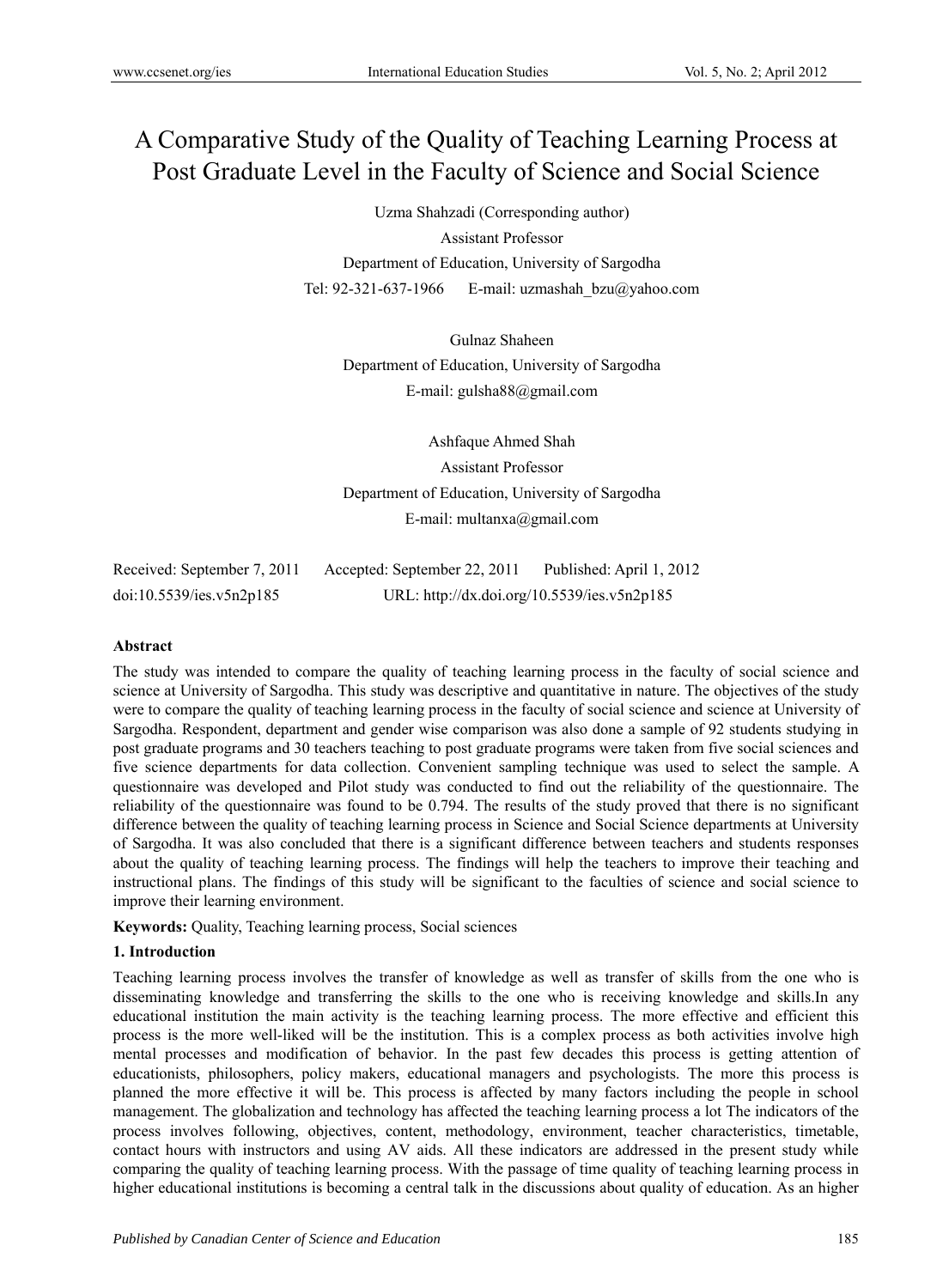educational institute grows and diversified, society becomes more concern about the quality of teaching learning process in that institute.

Many researches were conducted on how to improve the quality of teaching learning process? This study also focused on quality of teaching learning process and a comparison was drawn between the faculty of science and social science. Many studies showed that quality of teaching learning can be assessed by the students' performance or achievement. Only few studies were conducted on affect of availability of curriculum and text books on the quality of teaching learning process like Fuller and Clarke (1994) reviewed School Effectiveness studies in less developed countries that adjusted students' achievements for their family background and found "rather consistent school effects" in relation to availability of textbooks and supplementary reading materials. Around 50% of the reviewed studies showed significant positive associations between academic achievements and school inputs. Velez *et al*. (1993) reviewed 18 empirical quantitative studies at the primary level conducted in Latin America and the Caribbean mainly in the 1980s and identified that access to textbooks and other instructional materials were related positively to academic achievement. While on the other hand many other researchers like Hanushek (1995; 2005) has consistently argued that "there are no clear and systematic relationships between key inputs and student performance" (Hanushek, 1995:232). The 2005 Global Monitoring Report (UNESCO, 2005) and UNICEF (2007) include *enabling inputs* as one of five dimensions of quality. If inputs are, rightly in our view, considered as enabling then they can only be discussed meaningfully in terms of *who* they enable (context, knowledge and experience of teachers and learners) to do *what* (literacy, Life Skills etc.) *how* (participatory, learner-centered, inclusive etc.). From the review of literature it was also indicated that initiatives were taken in some directions to improve the quality of teaching learning process. This study is also conducted to know the present status of quality of teaching learning process and factors affecting the quality of teaching learning process in two faculties that are faculty of science and faculty of social science.

#### **2. Method**

Sample: The respondents were 122 (92 students studying in postgraduate & 30 teachers) from five social science and five science departments. Following null hypotheses were developed

- Hο1: There is no significant difference in gender wise quality of teaching learning process at post graduate level in the faculty of Science and Social Science at University of Sargodha.
- Ho2: There is no significant difference in respondents' wise quality of teaching learning process post graduate level in the faculty of Science and Social Science at University of Sargodha
- Ho3: There is no significant difference in departments' wise quality of teaching learning process post graduate level in the faculty of Science and Social Science at University of Sargodha

Questionnaire was developed and pilot study was conducted to find out the reliability of the questionnaire. The reliability was found to be .794 by applying Cronbach alpha. Data was collected and analyzed to test these hypotheses using SPSS

#### **3. Results**

- Ho1: The One sample t-test shows that the null hypothesis "there is no significant difference between gender wise quality of teaching learning process at post graduate level in the faculty of Science and Social Science at University of Sargodha." has failed to reject at .05 level. This shows that Gender Wise there is no significant difference of quality of teaching learning process at post graduate level in the faculty of Science and Social Science at University of Sargodha.
- H02: The One sample t-test shows that the null hypothesis that "there is no significant difference between respondent wise quality of teaching learning process at post graduate level in the faculty of Science and Social Science at University of Sargodha" has been rejected at .05 level. This shows that respondent wise there is a significant difference of quality of teaching learning process at post graduate level in the faculty of Science and Social Science at University of Sargodha.
- H03: The One sample t-test shows that the null hypothesis that "there is no significant difference between department wise department wise quality of teaching learning process at post graduate level in the faculty of Science and Social Science at University of Sargodha." has failed to reject at .05 level. This shows that there is no significant difference between department wise quality of teaching learning process at post graduate level in the faculty of Science and Social Science at University of Sargodha.

#### **4. Discussion**

The results of this research study show that the null hypotheses "there is no significant difference between gender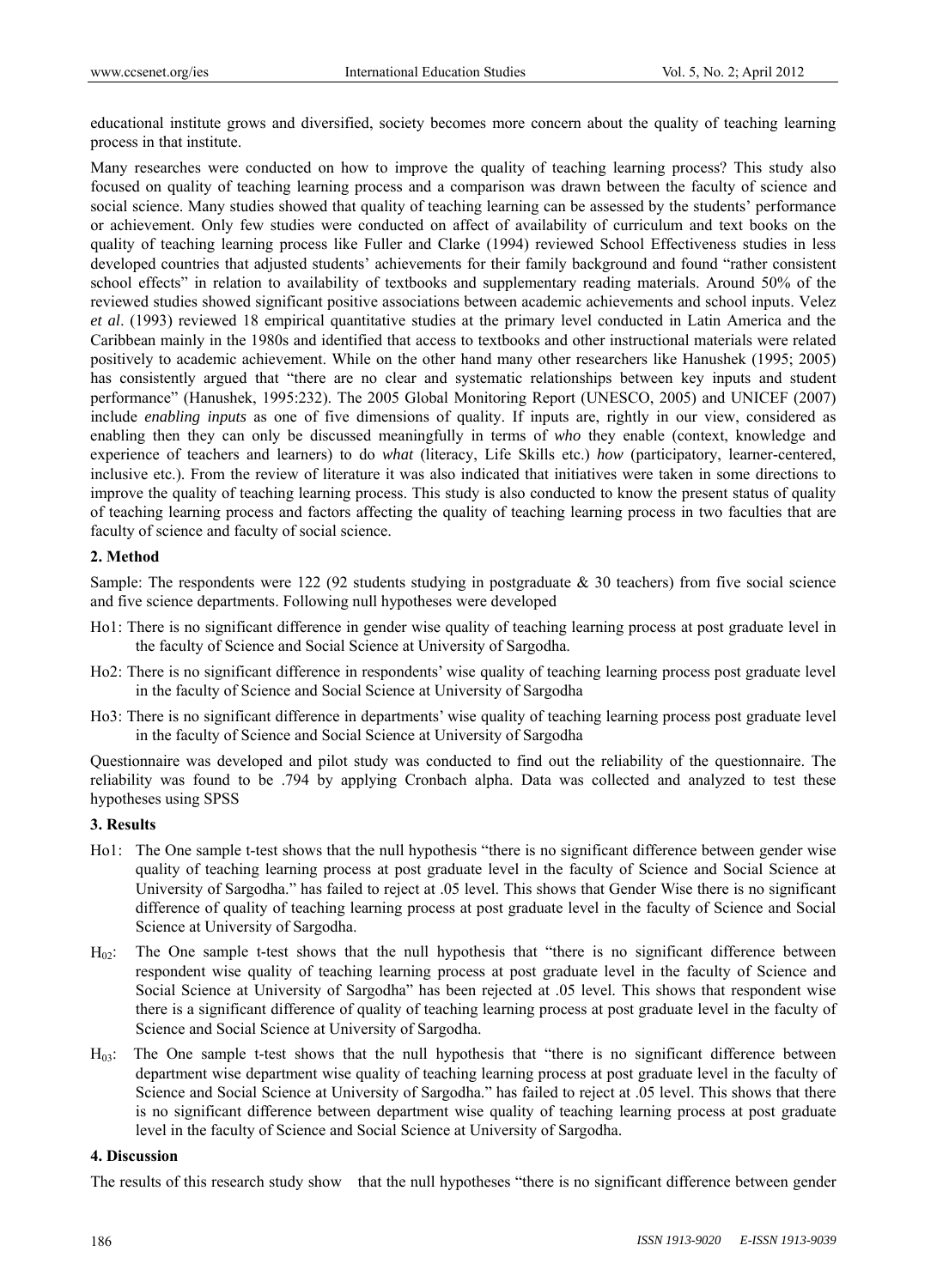wise quality of teaching learning process at post graduate level in the faculty of Science and Social Science at University of Sargodha." has failed to reject at .05 level. As shown in table 2 that the significant value .194 was greater that .05 And this shows that gender wise there is no significant difference of quality of teaching learning process at post graduate level in the faculty of Science and Social Science at University of Sargodha. Second Null hypotheses there is no significant difference between respondent wise quality of teaching learning process at post graduate level in the faculty of Science and Social Science at University of Sargodha" has been rejected at .05 level because The significant difference was .017 that is less than .05. This shows that respondent wise there is a significant difference of quality of teaching learning process at post graduate level in the faculty of Science and Social Science at University of Sargodha.. And the null hypotheses  $H_{03}$  there is no significant difference between department wise department wise quality of teaching learning process at post graduate level in the faculty of Science and Social Science at University of Sargodha." has failed to reject at .05 level. It was found that the significance difference is .488 as shown in table 6 the value is greater than .05 This shows that there is no significant difference between department wise quality of teaching learning process at post graduate level in the faculty of Science and Social Science at University of Sargodha.

#### **5. Conclusion and Recommendations**

This research study concluded that there is a significant difference between the responses of the teachers and students about the quality of teaching learning process. The results showed that there is a significant difference where value of Sig is lowest than the .05 and it was only in the case where respondent wise comparison was done while in other cases the value of sig. was found to be greater as compare to the .05 and the difference was not significant. This Study was delimited to the faculty of science and social science while researchers can expand the study to other faculties, departments and institutions. Some indicators can also be added to the indicators of the present study. Researchers also recommend to conduct the comparative study of quality of teaching learning process among different universities.

#### **References**

Adams, D. (1993). Defining educational quality. Improving Educational Quality Project Publication #1: Biennial Report. Arlington, VA: Institute for International Research.

Anderson, L. (1991). Increasing teacher effectivenes*s*. Paris: UNESCO.

Anderson, S. E. (2000). A coordinated district consultant/teacher center centre approach to school-based teacher development: The Mombasa School Improvement Project. Paper presented at the Annual Meeting of the Comparative and International Education Society, San Antonio, Texas, March, 2000.

Beeby, C. (1966). The quality of education in developing countries. Harvard University Press.

Benoliel, S., O'Gara, C., & Miske, S. (1999). Promoting primary education for girls in Pakistan*.* Arlington, Virginia: USAID's Development Experience Clearinghouse.

Bergmann, H. (1996*).* Quality of education and the demand for education: Evidence

Castillo, Joan Joseph (2009). Convenience Sampling. [Online] Available: http://www.experiment-resources.com/convenience-sampling.html (August 17, 2011). [Online] Available: http://wiki.answers.com/Q/What is descriptive research#ixzz2NpJf9QuC (August 17, 2011)

Larry L. Lawson. (2007). *International Atlantic Economic Society* 2007.

Laurillard, D. (1993, 1994). Essential aspects of teaching learning process. [Online] Available: http://www.scribd.com 5769721/ teaching learning process.

SIDA. (2000). Teacher education, teachers' conditions and motivation. Stockholm: Department for Democracy and Social Development, Education Division.

Steen, L. (1999). Numeracy: The new literacy for a data-drenched society. *Educational Leadership*, 57(2).

Willms, J. D. (2000). Standards of care: Investments to improve children's educational outcomes in Latin America. Paper presented at the "Year 2000 Conference of Early Childhood Development" sponsored by the World Bank, Washington, D.C., April, 2000.

| Table 1. Group Statistics |  |
|---------------------------|--|
|---------------------------|--|

| Gender of the Respondents | Mean | Std. Deviation | Std. Error Mean |
|---------------------------|------|----------------|-----------------|
|                           |      |                |                 |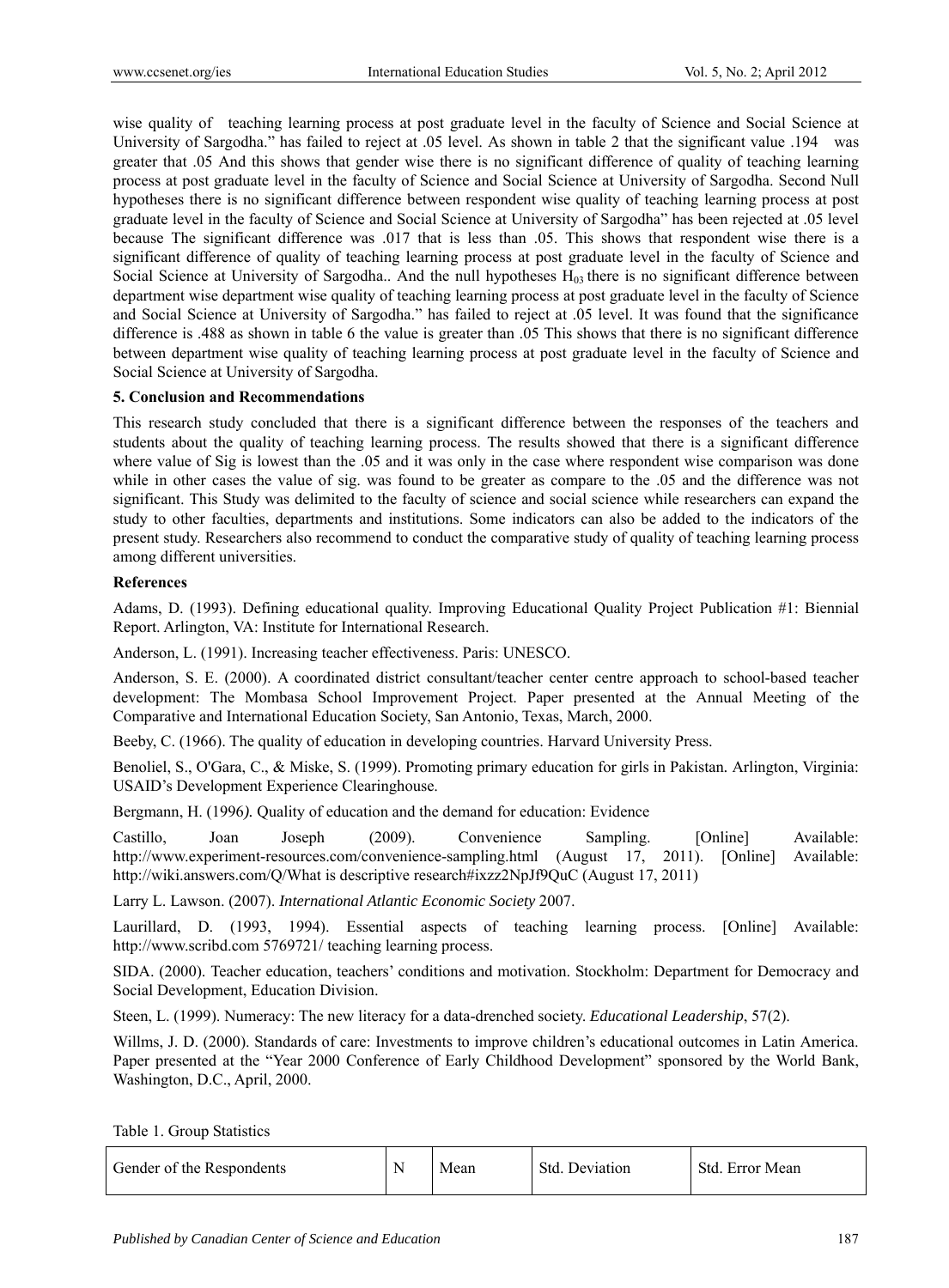| Male   | 42 | 84.1667 | 11.97949 | 84848. |
|--------|----|---------|----------|--------|
| Female | 80 | 86.4250 | 10.49144 | .17298 |

## Table 2. Independent Samples Test

|                                        | Levene's Test for<br>Equality of<br>Variances |       |          | t-test for Equality of Means |                      |                    |                          |                                                 |         |  |
|----------------------------------------|-----------------------------------------------|-------|----------|------------------------------|----------------------|--------------------|--------------------------|-------------------------------------------------|---------|--|
|                                        | F                                             | Sig.  | t        | df                           | Sig.<br>$(2-tailed)$ | Mean<br>Difference | Std. Error<br>Difference | 95% Confidence<br>Interval of the<br>Difference |         |  |
|                                        | Lower                                         | Upper | Lower    | Upper                        | Lower                | Upper              | Lower                    | Upper                                           | Lower   |  |
| Total<br>Equal<br>variances<br>assumed | 1.710                                         | .194  | $-1.075$ | 120                          | .284                 | $-2.25833$         | 2.10034                  | $-6.41686$                                      | 1.90019 |  |
| Equal<br>variances<br>not<br>assumed   |                                               |       | $-1.032$ | 74.406                       | .306                 | $-2.25833$         | 2.18923                  | $-6.62008$                                      | 2.10341 |  |

# Table 3. Group Statistics

| Teachers and Students name | N  | Mean    | Std. Deviation | Std. Error Mean |
|----------------------------|----|---------|----------------|-----------------|
| I TEACHERS                 | 30 | 89.4333 | 7.64597        | 1.39596         |
| I STUDENTS                 | 92 | 84.4130 | 11.69874       | 1.21968         |

# Table 4. Independent Samples Test

|                                        | Levene's Test for<br>Equality of<br>Variances |       |       | t-test for Equality of Means |                      |                    |                          |                                                 |         |
|----------------------------------------|-----------------------------------------------|-------|-------|------------------------------|----------------------|--------------------|--------------------------|-------------------------------------------------|---------|
|                                        | F                                             | Sig.  | t     | df                           | Sig.<br>$(2-tailed)$ | Mean<br>Difference | Std. Error<br>Difference | 95% Confidence<br>Interval of the<br>Difference |         |
|                                        | Lower                                         | Upper | Lower | Upper                        | Lower                | Upper              | Lower                    | Upper                                           | Lower   |
| Equal<br>Total<br>variances<br>assumed | 5.859                                         | .017  | 2.199 | 120                          | .030                 | 5.02029            | 2.28301                  | .50009                                          | 9.54049 |